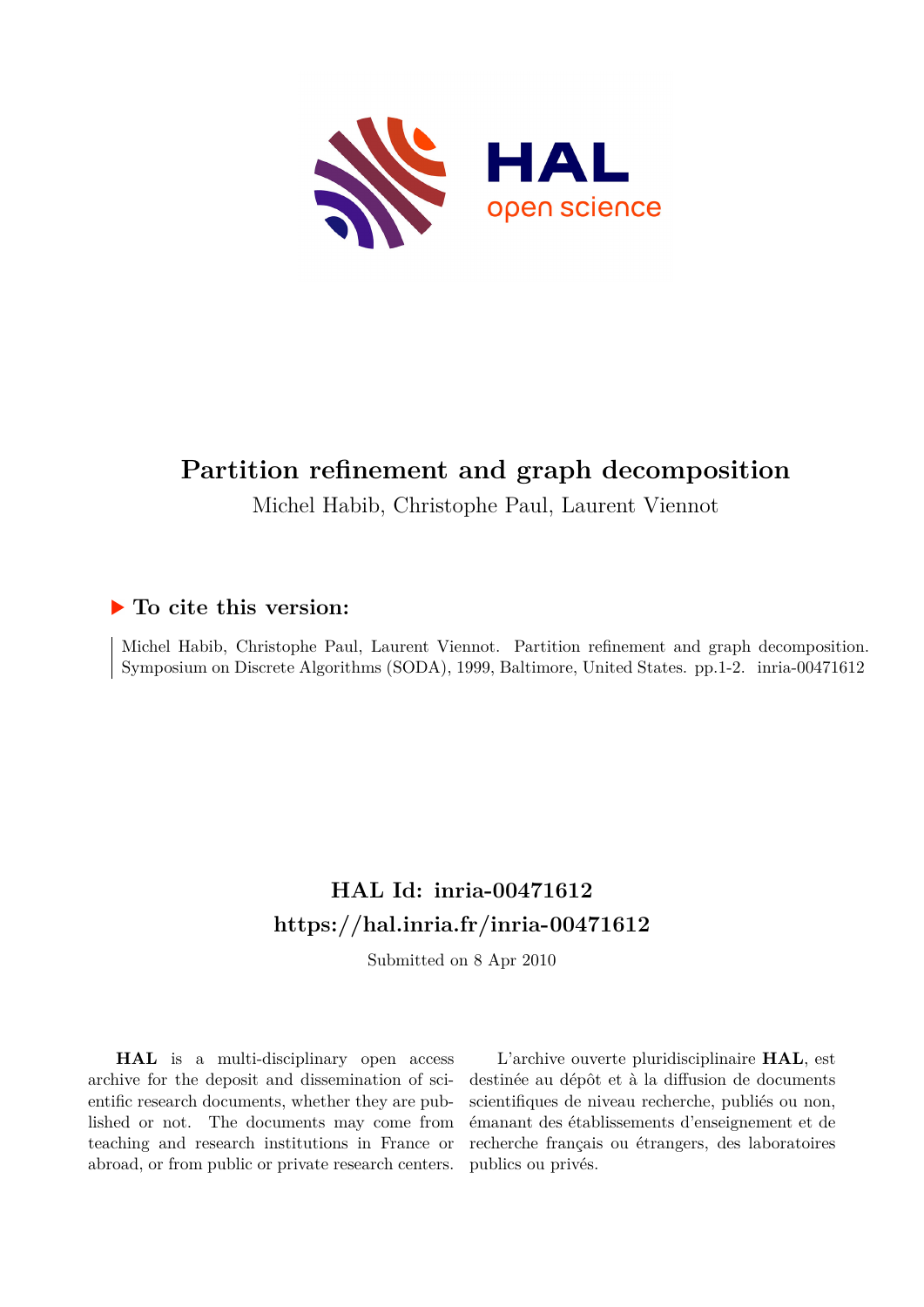#### Partition renement and graph decomposition Michel HABIB\* Christophe PAUL<sup>\*</sup> Laurent VIENNOT<sup>†</sup>

This lecture presents some new applications to graph decomposition of a very simple vertex partitioning procedure. Such a procedure allows us to put in the same framework a broad range of applications. The most famous may be the quick-sort.

But the first to use the partition refinement technique may be Hopcroft [7, 1] to design an algorithm for the deterministic automata minimization. Later Paigue and Tarjan [11] proposed a partition refinement based algorithm for the coarsest relational partition that can be viewed as a generalization of the automata minimization problem. Two other applications are also developed: the lexicographic string sort and the doubly lexical ordering of boolean matrices [8, 13].

Spinrad  $[12]$  was the first to investigate the graph partitioning field. In the last years simplications and new developments of graph algorithms are based on the partition refinement techniques [9, 10, 5, 6]. Generalizing vertex partitioning to clique partitioning, one can produce a very simple linear interval graph recognition algorithm and a 1 consecutiveness test for boolean matrices [5, 6] avoiding the PQ-tree datastructure [2].

Although this applications are very different, they all rely on partition renement techniques. To gather them in the same framework, we have developed a generic procedure that can be

easily instantiated. Then similar correctness proofs (invariants) and complexity analysis can be done.

We propose in this lecture, as applications of this procedure two new decomposition algorithms. Although linear time modular decomposition algorithms already exist [4, 9], simple (easy to program, to maintain . . . ) algorithms are still missing. The algorithms we proposed constitute a major step in this direction. The first one recognizes if a graph is a cograph, the second one produces the modular decomposition tree. They both have a  $O(n + m \log n)$  time bound.

These algorithms rely on the existence of a decomposition tree and compute a factorizing permutation [3]. This new notion leads to a very interesting new approach on the modular decomposition problem.

In a graph  $G = (V, E)$ , a set of vertices  $M \subset V$  such that for any  $x \in M$ and  $y \in M$ ,  $N(x) \setminus M = N(y) \setminus M$ is called a module. A module <sup>M</sup> is a strong module if and only if M does not strictly overlap any other module.

**Definition 1** [3] A factorizing permutation is a permutation  $\sigma$  of the vertices such that any strong module appear consecutively in  $\sigma$ .

Given a factorizing permutation  $\sigma$ of a graph  $G = (V, E)$ , its modular tree decomposition can be computed in  $O(n + m)$  [3]. So computing the tree

<sup>1</sup> LIRMM, UMR CNRS-Universite Montpellier II, 161 rue Ada, 34392 Montpellier cedex 5, France; e-mail:{habib,paul}@lirmm.fr

<sup>&</sup>lt;sup>2</sup>LIAFA, Université Paris VII